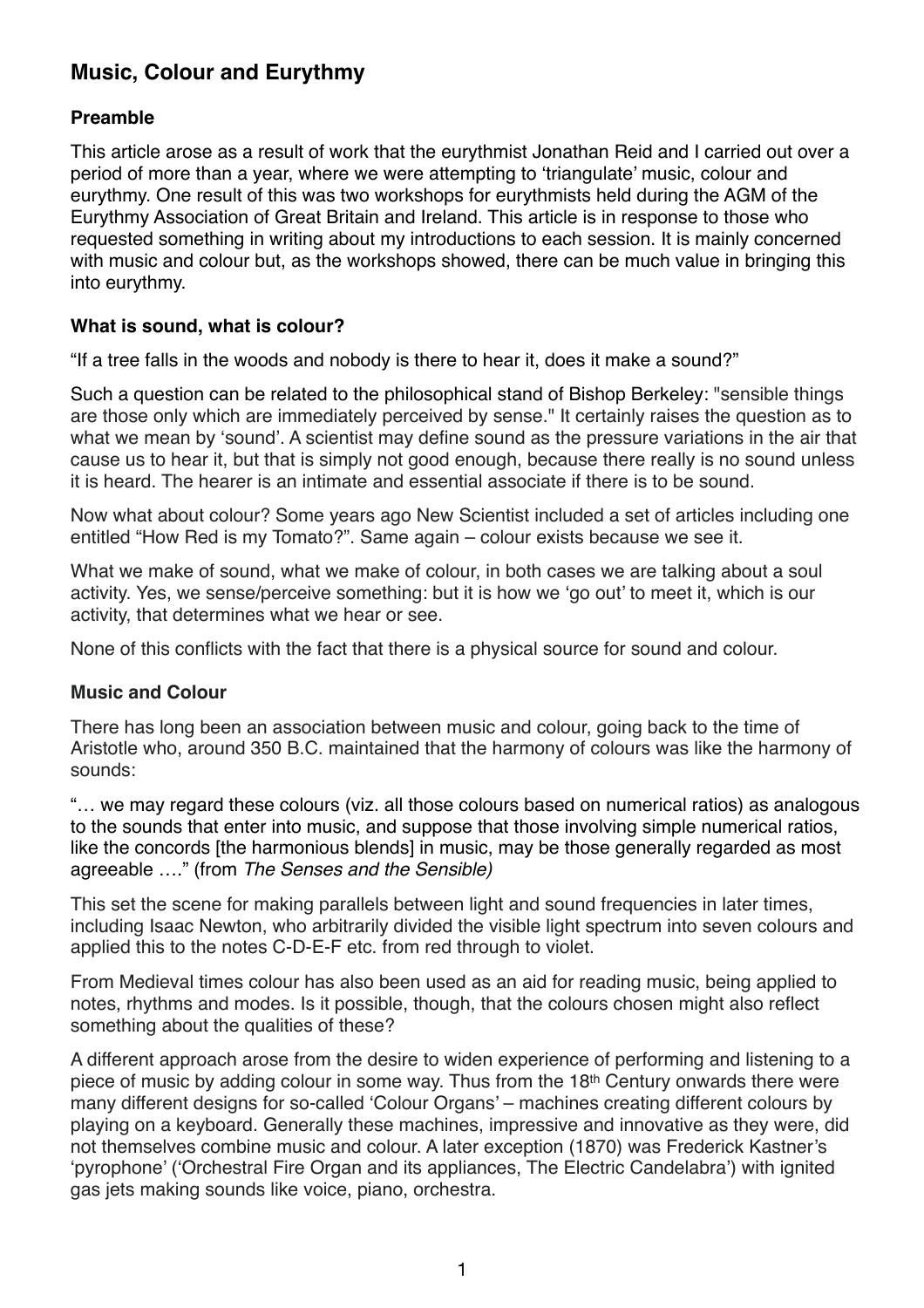More followed, including the 'luxatone', invented by Harvey Spencer Lewis in 1916; this converted audio signals, which were inputted by a microphone, into colours. Spencer Lewis was a noted Rosicrucian and the founder and first Imperator of the Ancient and Mystical Order Rosae Crucis (AMORC):

"The Luxatone, a color-organ invented by H. Spencer Lewis and first demonstrated in New York City in February 1916, is described in his article bearing the same name ["The Story of Luxatone the master Colour Organ"] Although the Luxatone was dismantled long ago, it may be studied and understood today through records of its construction and operation. As indicated by the Rosicrucian concept of the Cosmic Keyboard and its accompanying musical keyboard, there is a direct relationship between sound and color, in which the latter is an arithmetic multiple of the former. Musical notes have special relationships with their factors and multiples. Everything on the keyboard is based on its scientifically demonstrable vibratory levels." (Rose+Cross Journal 2009 Vol.6)

From the invention of 'Colour Organs' onwards we can see the beginnings of *Gesamtkunstwerk* – total art work as exemplified by Richard Wagner in his approach to opera, with the synthesis of different elements. But we are also beginning to explore a more fundamental relationship between

music and colour. Thus, of Russian composers for example, both Rimsky-Korsakov and Scriabin relate specific colours to tones, though they differ in details.

### **Scriabin's** *Prometheus*

In *Prometheus,* a gigantic orchestral work by Alexander Scriabin, we find a work of art that combines music and colour in a fully mutual relationship, a fine example of *Gesamkunstwerk*. At the top of the full score for an enormous orchestra is a stave with the part for *Tastiera per luce* (Keyboard for light) (see fig.1). The colours corresponding with the notes are shown in the Keyboard of the *Luce* (see fig.2). These colours go through Goethe's colour wheel (see fig.3) corresponding to the cycle of fifths (see fig.4).

As you can see, the correspondence of colours is virtually identical to that indicated by Rudolf Steiner from Theosophy, where they are also associated with the Zodiac (see fig.5, which also shows the comparison of colours assigned to tones by Rimsky-Korsakov). The colours accompany the performance through the playing of the keyboard.

|                                                                                  |                     |                 |    |               |                           |    |                                |                       | Promethee. |   |                               |                             |                 |                       |
|----------------------------------------------------------------------------------|---------------------|-----------------|----|---------------|---------------------------|----|--------------------------------|-----------------------|------------|---|-------------------------------|-----------------------------|-----------------|-----------------------|
|                                                                                  |                     |                 |    |               | Lento. Brumeux. M.M.  co. |    |                                |                       | più lento  |   | a tempo                       |                             | avec mystero    | A. Scriabine, Op. 60. |
| Luce.                                                                            | $61.7 + 8.8$        |                 |    |               |                           |    |                                |                       |            |   |                               |                             | $\mathbb{R}$    | T.                    |
| lauto Piecolo.                                                                   |                     |                 |    |               |                           |    |                                |                       |            |   |                               |                             |                 |                       |
| Flauti I.II.                                                                     |                     |                 |    |               | Ħ                         |    | T <sub>E</sub><br>$pp\,$       |                       |            |   | 垣<br>m                        | 農<br>yn.                    |                 |                       |
| Flauto III.                                                                      |                     |                 |    |               |                           |    |                                |                       |            |   |                               |                             |                 |                       |
| Oboi I.II.                                                                       |                     |                 |    |               |                           |    |                                |                       |            |   |                               |                             |                 |                       |
| Oboe III.                                                                        |                     |                 |    |               |                           |    |                                |                       |            |   |                               |                             |                 |                       |
| orno inglese.                                                                    |                     |                 |    |               |                           |    |                                |                       |            |   |                               |                             |                 |                       |
| LI<br>Clarinetti in B.                                                           | вŵ                  |                 | 鄞  | 獣             |                           |    | ł<br>쳦<br>pp                   | 茅<br>高楼               |            |   | <b>「gin</b><br>vì             | dim                         |                 |                       |
| Ш.                                                                               |                     |                 |    |               |                           |    |                                |                       |            |   |                               | i pa                        |                 |                       |
| arinetto Basso.<br>in B.                                                         |                     |                 |    |               |                           |    |                                |                       |            |   |                               |                             |                 |                       |
| Fagotti I.II.                                                                    | P1                  |                 |    |               | 53.7                      |    | 标<br>ppc                       |                       |            |   | $I_{12}$<br>vi                | 砲<br><b>Filing PPP</b>      | file.           |                       |
| Fagotto III.                                                                     |                     |                 |    |               | h <sup>+1</sup>           |    | Ŧ<br>陆                         | Ş,                    |            |   | ×<br>琼                        |                             |                 |                       |
| ntrafagotto.                                                                     | 玛                   |                 |    |               | M11                       |    | Ŧ                              | c.                    |            |   | 1                             | $T_{\text{max}}$ m          |                 |                       |
| I.                                                                               |                     |                 |    |               |                           |    | ppe                            | $T$ dist $>$          |            |   | ppi                           | <b>J distribution</b>       |                 |                       |
|                                                                                  |                     |                 |    |               | ø                         |    |                                |                       |            |   |                               |                             |                 |                       |
| $\begin{array}{c}\n\text{III.} \\ \text{IV.} \\ \text{Corni in F.}\n\end{array}$ |                     |                 |    |               | ß                         |    |                                |                       |            |   |                               |                             |                 |                       |
| Vi.                                                                              |                     |                 |    |               |                           |    | 11<br>以来                       | Ŧ<br>$\frac{1}{2}$    |            |   | 11<br>pp for                  | $\mathbf{r}$<br>٠<br>$+$ pp |                 |                       |
| VII.                                                                             |                     |                 |    |               |                           | ÷4 | $11$ vill                      | ł                     |            |   | $11$ VIII                     | 11                          |                 |                       |
| $\begin{array}{c}\n5 \text{ Trombe} \\ \text{in } B.\n\end{array}$               |                     |                 |    |               |                           |    | $10^{17}$<br>開唱<br>$_{\mu\nu}$ | 沼<br>Ì,<br>relin      |            |   | 印记<br>11.37111<br>$p_{\rm F}$ | .pp<br>$\mathcal{F}_n$ PP   |                 |                       |
|                                                                                  |                     |                 |    |               |                           |    |                                |                       |            |   |                               |                             |                 |                       |
| Tromboni<br>e Tuba.                                                              | 据す                  |                 |    |               |                           |    | 11.4<br>m                      | $\sim$ dia            |            |   | $11 + 11$                     | $PPer's F \rightarrow F F$  |                 |                       |
|                                                                                  | 93                  |                 |    |               |                           |    | Ŧ<br>$\frac{1}{2}$             | x                     |            |   | $\mathbf{H}$                  | 北                           |                 |                       |
| Timpani.                                                                         |                     |                 |    |               |                           |    | 叹                              | $\overset{+}{\oplus}$ |            |   |                               |                             |                 |                       |
| Cassa.                                                                           |                     |                 |    |               |                           |    |                                |                       |            |   |                               | æ.                          | PP1<br>0.11     |                       |
|                                                                                  |                     |                 |    |               |                           |    |                                | $\rightarrow$         |            |   |                               |                             | ù.              | 鵟                     |
| Piatti.                                                                          |                     |                 |    |               |                           |    |                                |                       |            |   |                               |                             |                 |                       |
| Tam - Tam.                                                                       |                     |                 |    |               |                           |    |                                |                       |            |   |                               |                             |                 |                       |
| Piano.                                                                           | 9                   |                 |    |               |                           |    |                                |                       |            |   |                               |                             |                 |                       |
| Violino I.                                                                       |                     | Lento. Brumeux. |    | ×             | 1.88<br>$\mathbf{x}$      |    |                                |                       | più lento  |   | a tempo                       |                             | mystère<br>avec |                       |
| Violino II.                                                                      |                     | 냁               | ø  | 唜             |                           | 긝  |                                | 뻃                     | 禹          |   | ø                             | IJ                          |                 |                       |
| Viola.                                                                           | BIH                 | 趌               | 14 | п             |                           | ø  | T.                             | $1 - 1$<br>ń<br>n     | ¢          | п | ᆆ                             | w<br>zł.<br>÷.              |                 |                       |
| Violoncello,                                                                     | グリは                 | 建議              |    | $\frac{1}{2}$ |                           |    | 닠                              | 냁<br>n                | 긇          |   | 긇                             | ı.<br>J                     |                 |                       |
| Contrabasso.                                                                     | $\frac{R}{4}$<br>ツー | is b<br>ı       |    |               |                           |    |                                | d<br>C.               | d          |   |                               | ٠                           |                 |                       |
|                                                                                  |                     |                 |    |               |                           |    |                                |                       |            |   |                               |                             |                 |                       |

fig.1. *Prometheus* (first page)



fig.2. Scriabin's colour keyboard



fig.3. Goethe's colour wheel



fig.4. Scriabin's cycle of fifths colours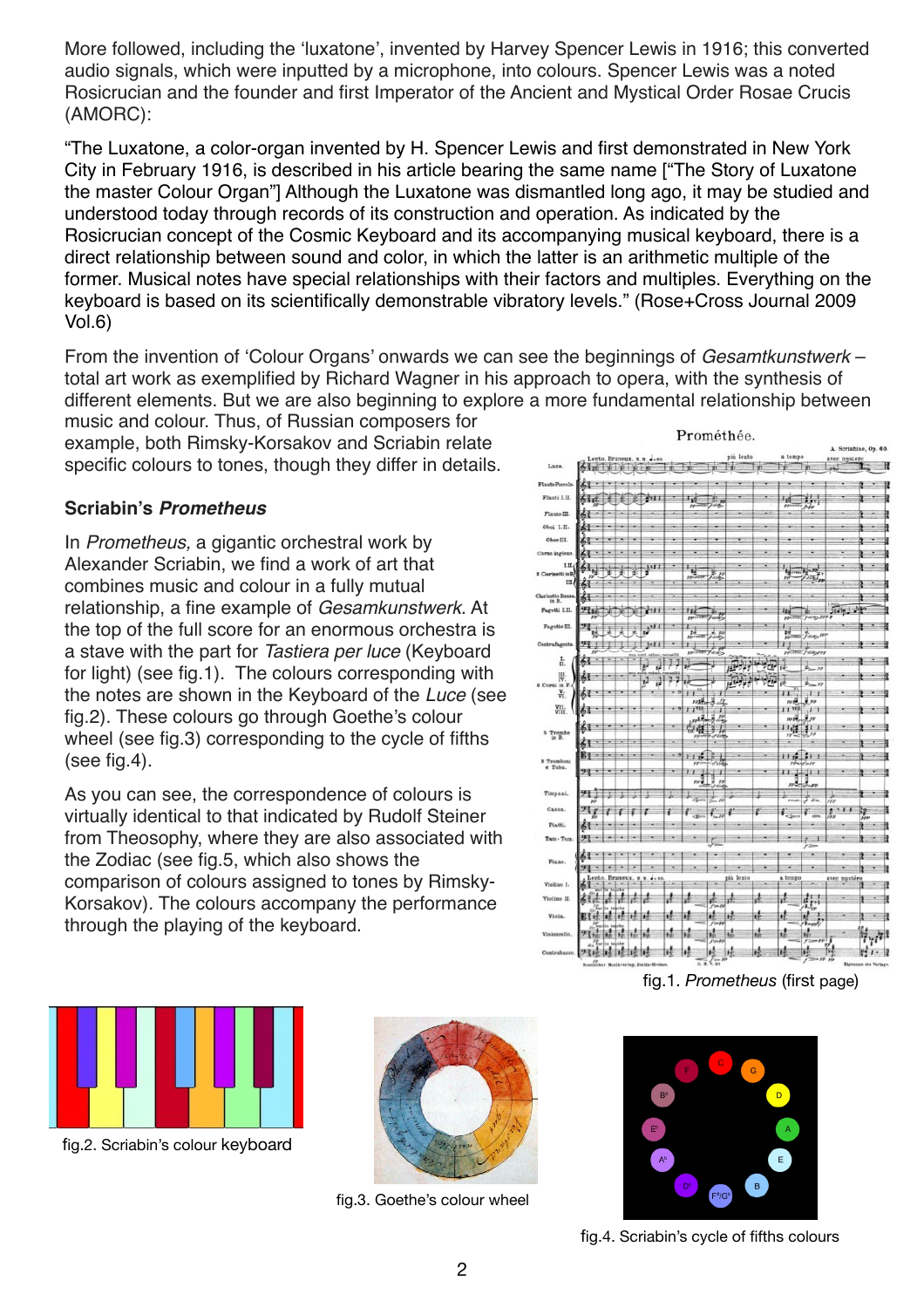The music is based almost completely on inversions and transpositions of one chord created by Scriabin and subsequently used in a number of compositions. Known variously as the '*Promethean'* or *'mystic'* chord, it does not relate to normal major/minor tonality (see fig.6).

| <b>Tone</b>  | <b>Steiner</b> | Zodiac        | <b>Scriabin</b> | Rimsky-Korsakov    | <b>Newton</b> |
|--------------|----------------|---------------|-----------------|--------------------|---------------|
| C            | Red            | Aries         | Red             | White              | Red           |
| G            | Orange         | Taurus        | Orange          | Brownish gold      | Deep Blue     |
| D            | Yellow         | Gemini        | Yellow          | Yellow             | Orange        |
| А            | Green          | Cancer        | Green           | Rosy               | Indigo        |
| Ε            | Blue           | Leo           | Sky blue        | Sapphire blue      | Yellow        |
| <sub>B</sub> | Indigo         | Virgo         | Blue            | Dark blue/steely   | Violet        |
| F#           | Violet         | <b>Scales</b> | Violet          | Grevish green      |               |
| Db           | Lilac          | Scorpio       | Lilac           | Dusky, warm        |               |
| Ab           | Lilac-Rose     | Sagittarius   | Lilac-rose      | Grevish violet     |               |
| Eb           | Peach          | Capricorn     | Peach           | Bluish-grey/Steely |               |
| Bb           | Rose           | Aquarius      | Rose            | Darkish            |               |
| F            | Pink           | Pisces        | Deep pink       | Green              | Green         |



fig.6. Scriabin's 'mystic chord'

fig.5. Music/Colour associations

The score for the *Luce* has two parts – a more rapidly moving part and a slower moving part. The more rapidly moving part indicates the root note of the mystic chord at that moment, producing the colour indicated in fig.2. For Scriabin the colours produced indicate different moods.

There is also a much slower moving part, principally following the notes of a rising whole-tone scale based on F#, and with notes held in some cases for up to 100 bars or more. Fig. 7, which shows the first 50 bars of the *Luce* part, gives some idea. The more rapidly moving part is 'stems up', the slower part 'stems down'. The initial tempo is Lento, but there is much variation around that.



fig.7 Prometheus *Luce* part (bars 1-50)

The F# of the slower part is actually held for 86 bars.

See *Synesthetic Perception: Alexander Scriabin's Color Hearing\** by Kenneth Peacock for further details and analysis of *Prometheus*.

Now we have met the word 'synesthetic' (the adjective from 'synaesthesia') for the first time in this article . . .

Synaesthesia is the word used to describe when one kind of sensory perception leads to a different kind. So, for example, a person hearing a piece of music can 'see' colour. The word 'see' is in inverted commas for reasons which will become apparent later. Someone who experiences this is known as a synaesthete.

<sup>\*</sup> In *Music Perception: An Interdisciplinary Journal, Vol.2, No.4 (Summer 1985)*, Published by University of California Press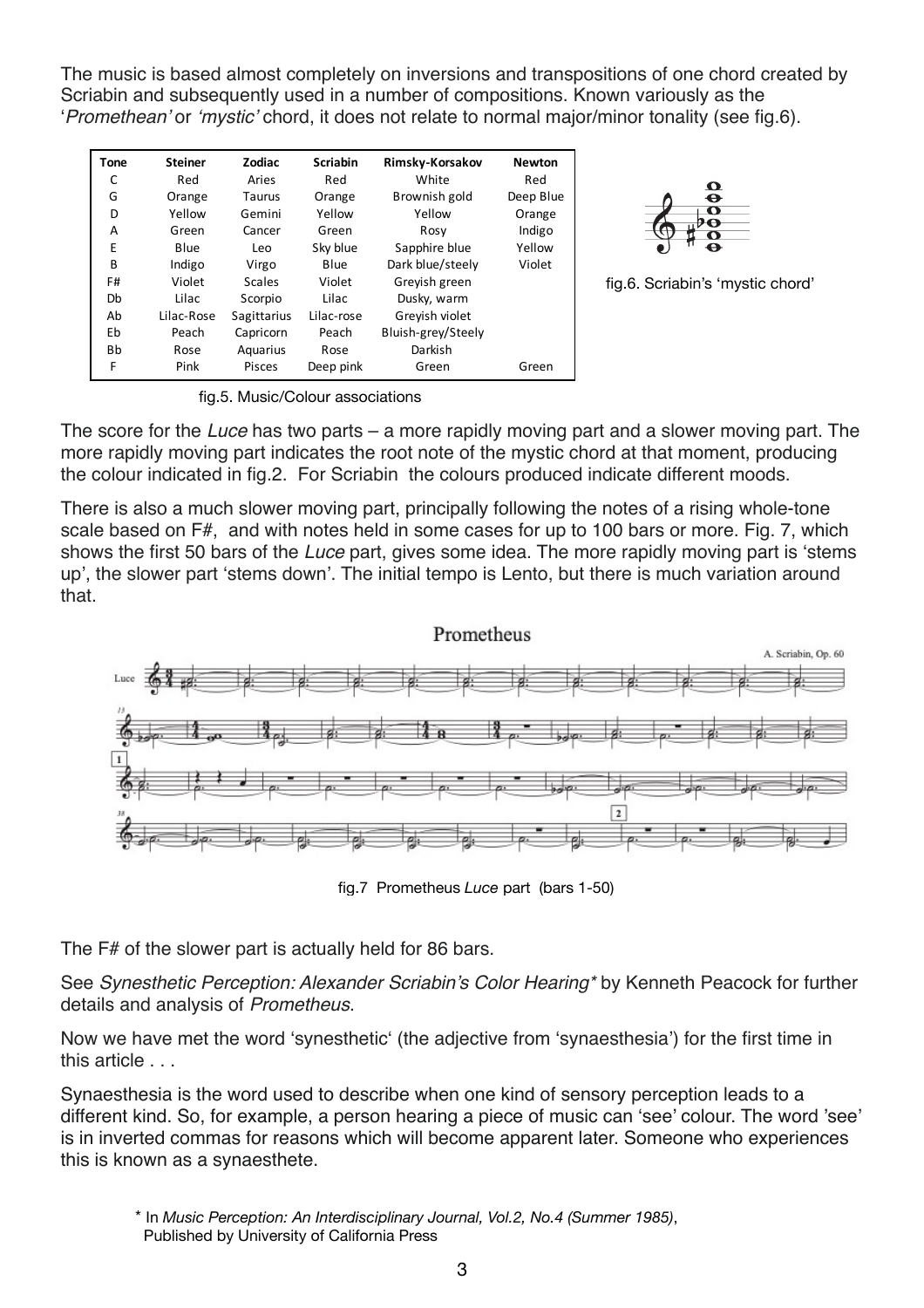## **Olivier Messiaen**

I believe that the description of Messiaen as a synaesthete is universally accepted. He says as much about this himself, though using the word 'synopsia':

"I am . . . affected by a kind of synopsia (coloured-hearing synaesthesia), found more in my mind than in my body, which allows me, when I hear music, and equally when I read it, to see inwardly, in the mind's eye, colours which move with the music, and I sense these colours in an extremely vivid manner. . . . For me certain complexes of sound and certain sonorities are linked to complexes of colour, and I use them in full knowledge of this."

*Technique de mon langage musical* (originally published 1944)

And further . . .

"When I hear music, I see in my mind complexes of colours corresponding to complexes of sounds…

In answer to the question 'Is Debussy's music colourful?': "Marvellously colourful!"

Other composers who are colourful: "Wagner, Mussorgsky, Stravinsky, Monteverdi, Chopin."

"(Mozart)…is different from the other classical composers. Mozart is not always tonal. He's often chromatic. He is always coloured."

"There is only music that is coloured and music that isn't."

(these quotes are from the book *Conversations with Claude Samuel* )

Messiaen was very clear in his perception of colours attributed to music, notably with his own scales and chords, derived from his Modes of Limited Transposition. These modes, or scales, were created by him, not at all following the normal intervals between the notes associated with major and minor scales. Of the six such modes, four have colour associations. Thus colour, for Messiaen, is a key element in the compositional process. Yet he fully recognises what is generally known to be the case – that the actual colours seen or felt vary with different individuals – they are subjective.

Messiaen's *La Colombe* was one of the pieces Jonathan and I worked with, and the first two bars of the piece illustrate the



Fig.8. *La Colombe* opening bars

Looking first at the top stave we see that although the key signature is that of E major, there are f-naturals, not f-sharps. This is actually in one of his 'Modes of Limited Transposition' – Mode 2. Messiaen described this piece as being "orange, veined with violet", and in this passage the top stave has the "veins of violet". The other two staves which provide the peaceful background at this point are in Mode 3, which is the 'orange', being the general colour for this mode. In a number of other works Messiaen is more explicit, writing the colours of chords in the actual score.\*

<sup>\*</sup> See *Messiaen's Synaesthesia: The Correspondence between Color and Sound Structure in His Music* by Jonathan W. Bernard, in *Music Perception: An Interdisciplinary Journal, Vol.4, No.1 (Fall, 1986)*, Published by University of California Press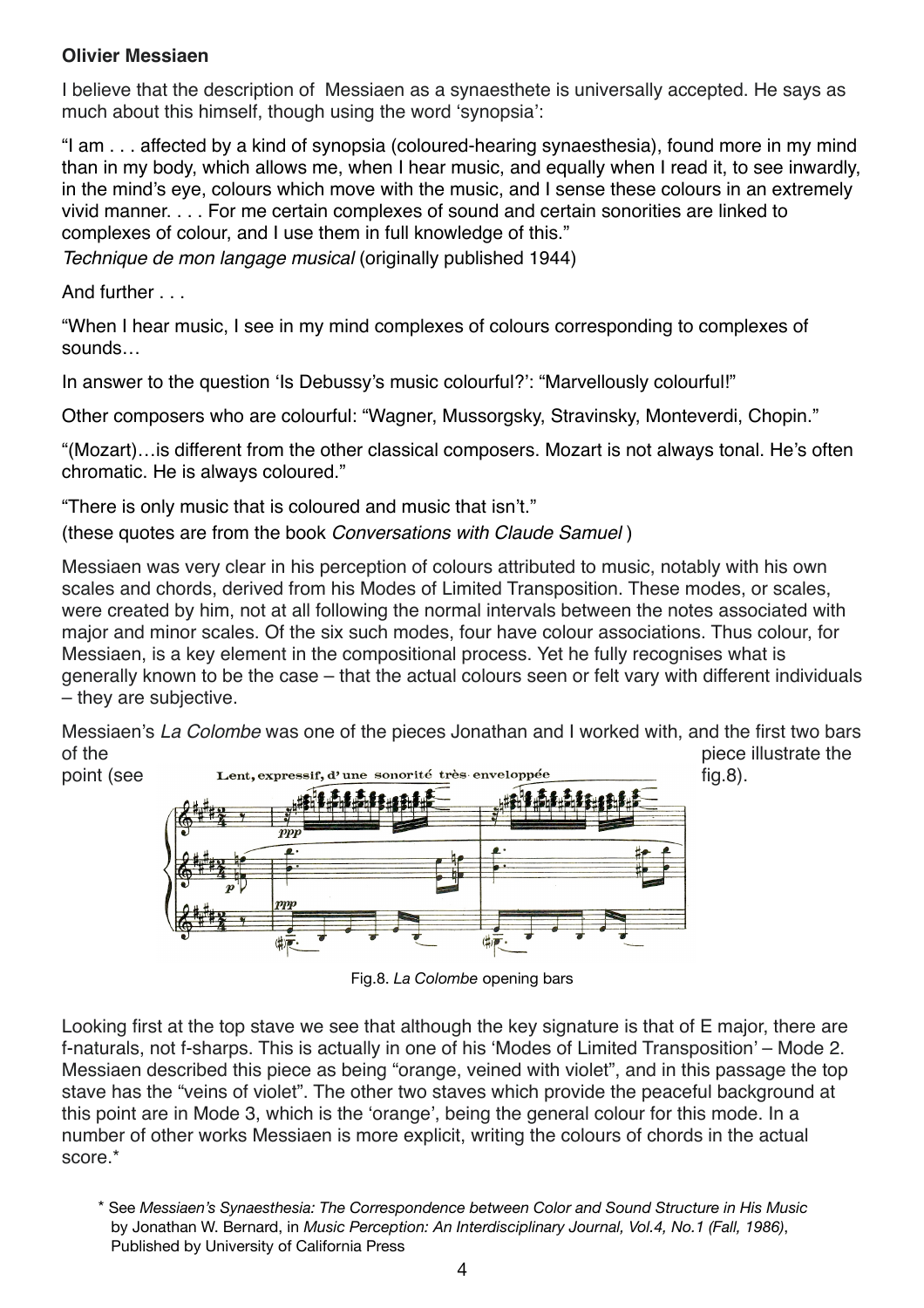### **Working with colour**

My own experience of colour in music began with feeling that *Bluebeard's Castle*, a one-act symbolist opera by Bela Bartók was 'dark chocolate', and I then found other pieces that I felt had that colour. That was about 50 years ago.

Much later came a request from a Eurythmy student that I would compose a set of short pieces following the indications given by Rudolf Steiner for the colours and tones of the Zodiac, to accompany the presentation of her project. At the point where I had written all but one of these I then tackled the last one, which seemed to elude me. I wrote something which I felt at the time was not right and, sure enough, when we came to try it out one of the eurythmists immediately said it was just not right for the colour of that Zodiac sign. (My second attempt did work!).

And then, just over two years ago, Jonathan Reid and I were working together on one of my own compositions – a short piano piece dedicated to a close local friend entitled *In Memoriam*. Jonathan had been working on some of the standard aspects for eurythmy – pitch, intervals etc – but then one day he said he was stopping this approach and would turn to working through 'colour', which became a basis for the performance.

With this very much in my mind I suggested to the Council of the Eurythmy Association, of which I was a member, that we might run a workshop on 'colour in music' for the next AGM. The Council picked this up with enthusiasm, and there were two sessions at the following (much delayed by Covid) AGM.

In recent years I had become increasingly in love with the music of Olivier Messiaen, and colour in music is a reality to him. This very much entered into what happened next.

Jonathan Reid and I began a long period of working on music, colour and eurythmy, the result of which was then used in two workshops at the delayed AGM held in October 2021. We had many a conversation about synaesthesia, and worked on three pieces: *Canope* from Claude Debussy's second book of Preludes, *In Memoriam* (my short piece) and *La Colombe* from the book of preludes by Olivier Messiaen. The first two pieces were subsequently used in the workshops at the AGM, which involved around 30 eurythmists.

The sessions that Jonathan and I had were most stimulating – a real working together on a voyage of discovery. It is worth mentioning that at one point we each chose colours for sections of *Canope* and *In Memoriam*, then compared them. Although there were a few differences there was a remarkable level of agreement.

## **What do we mean by Synaesthesia?**

It is time to consider what can be said to constitute synaesthesia, who are the people who experience it, and what its full meaning may be. You will not be surprised to know that there is no single answer to these questions.

The overall picture of synaesthesia is complicated, showing itself in different forms and with different results. With music, synaesthetic experiences are in response to different aspects of the music.

Thus, for example, Duke Ellington sees colour according to particular instruments and players:

*"I hear a note by one of the fellows in the band and it's one color. I hear the same note played by someone else and it's a different color. When I hear sustained musical tones, I see just about the same colors that you do, but I see them in textures. If Harry Carney is playing, D is dark blue burlap. If Johnny Hodges is playing, G becomes light blue satin."*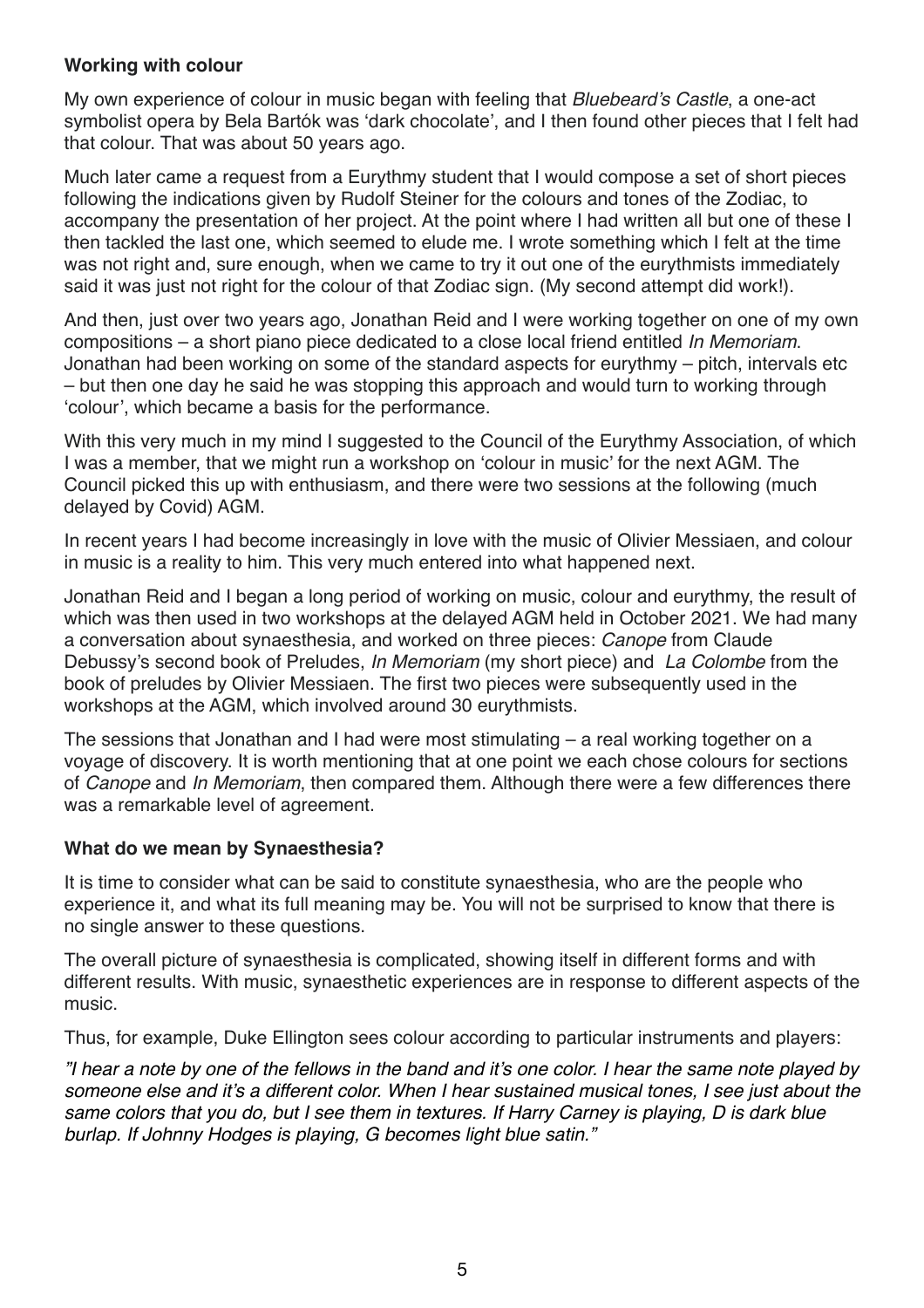The following quote relating to Franz Liszt indicates a colour response to the way the tones in a piece of music are being played:

*"When Liszt first began as Kapellmeister in Weimar (1842), it astonished the orchestra that he said: 'O please, gentlemen, a little bluer, if you please! This tone type requires it!' Or: 'That is a deep violet, please, depend on it! Not so rose!' First the orchestra believed Liszt just joked; later on they got accustomed to the fact that the great musician seemed to see colors there, where there were only tones." (Anonymous, as quoted in a book by Friedrich Mahling\*)*

From these examples it is clear that colour experiences in music can be responses to different aspects of music. Psychologists who have conducted experiments have come up with different aspects of music as the initiators of colour responses. Kenneth Peacock puts these into four broad groups: compositional styles, timbre, pitch and tonalities (keys).

There are undoubtedly people who 'see' colours in the same sense of reality as one sees colours in an ordinary object, but stimulated by sound. Others will say that they 'see' colours in the sense more akin to the following description from Rudolf Steiner's *Knowledge of the Higher Worlds* regarding colours as seen by an initiate in the flame seen in meditation of a seed:

"It must be explicitly emphasised that these 'colours' are not colours as seen by physical eyes. To apprehend 'blue' spiritually means to be aware of or to feel something similar to what is experienced when the physical eye rests upon the colour blue."

Then there are those who might 'see' colours through some word association. Just think of the number of words and phrases that go along with particular colours – 'feeling blue', 'seeing red' etc.

And others who make associations of colours with other experiences of the senses – pastoral music linked to green fields/rolling hills for example.

Still others who simply want to expand listeners experience of a piece of music by adding the colour element.

And those who hold to a 'scheme'.

Sometimes it is more a matter of feeling colours that 'fit' with the music.

More than one of the above can come into play. Many people will not permit some of them to qualify as synaesthesia and thus will, for example, describe Scriabin as a 'pseudo synaesthete' (the phrase 'loose synaesthesia' is also used to cover this).

#### **How does synaesthesia happen?**

The existence of synaesthesia is beyond doubt, both in terms of the responses people give and in the act that the 'cross-over' can be detected in the different sensory areas of the brain. In the case of the latter, despite the fact that the responses seem to be almost simultaneous in the two areas, the question remains as to whether that is due to a neurological link, or whether the brain is acting as the depository recording the responses, which are themselves taking place in the soul.

The former approach, the neurological one, sees the neurological links as primary. One form of this approach is to regard synaesthesia as the lingering of neural connections from early childhood – ones which are 'normally' broken during the modification of neural connections during the process of life.

But there is also a completely different way of looking at synaesthesia that leads to colour perception (chromaesthesia) . . .

<sup>\*</sup> Presumably in his book Die deutsche klassische Sinfonie : Kurze Einführung Klangbilder aus der deutschen Musikgeschichte. (The German classical symphony: a brief introduction to sound images from German music history).